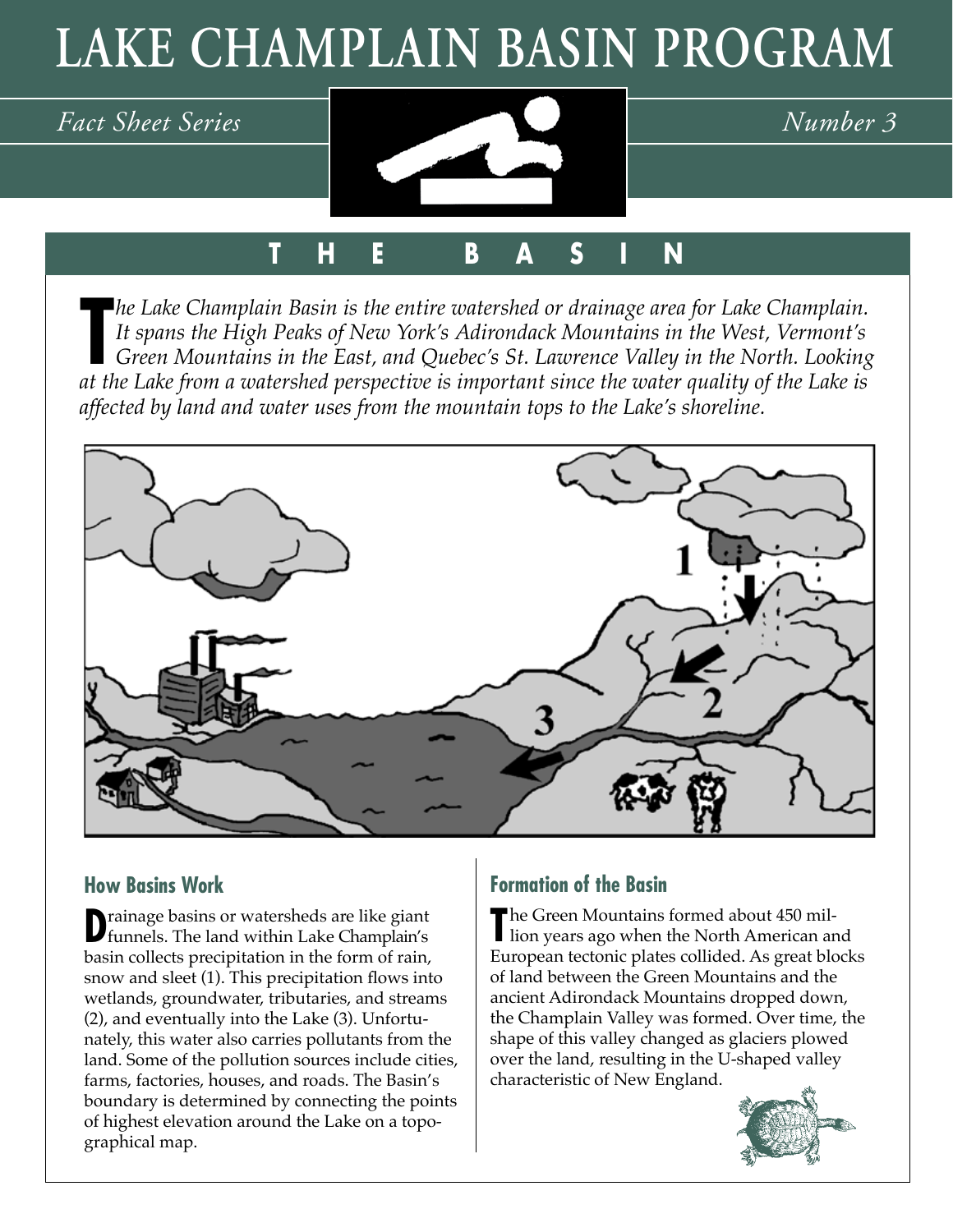# **History and Development The Water and The Land**

The first humans occupied the Lake<br>
Champlain Basin soon after the gla Champlain Basin soon after the glaciers melted over 10,000 years ago. These early Native Americans hunted and fished and later became skilled at horticulture. They adapted to their environment without polluting, destroying, or depleting its natural resources. They left few traces behind making it difficult to precisely date their settlements.

Following Samuel de Champlain's exploration in 1609, which marked the beginning of European settlement in the Basin, the Lake became known as Lake Champlain. During this period, the Lake served as a boundary between the Abenakis along the Vermont shores and the Iroquois along the New York shoreline.

Following Champlain's arrival, a long history of military battles and power struggles began, including the French and Indian War, the American Revolution and the War of 1812. A rural economy, focusing largely on agriculture, was established in the Champlain Valley in the 1700s. The economy soon expanded to include natural resources such as timber, fish, ice, maple syrup, iron ore, and marble. Vacationing around Lake Champlain became very popular beginning soon after the Civil War. Throughout history, the demand for transportation over land, water, and ice increased, making the boat building industry and railroads very important to the Lake Champlain region during the 1800s and early 1900s.





**Lake Champlain** *is made up of five distinct areas, each with different physical and chemical characteristics.*

**South Lake** *This segment is narrow and shallow, much* 

**Main Lake** *This segment contains about 81% of the volume of the entire Lake, including the deepest, coldest* 

**Malletts Bay** *This area lies between causeways built to the north and west. It has the most restricted circulation of any of the Lake's segments.*

**Inland Sea** *(Northeast Arm) The water here generally flows south from Missisquoi, north from Malletts Bay and passes through and around the Champlain Islands.*

**Missisquoi Bay** *Most of this segment lies within Canada. The Bay is very shallow and relatively warm. Water from the Bay flows into* 



Source: T. Millet, LCBP Technical Report No. 24, October 1997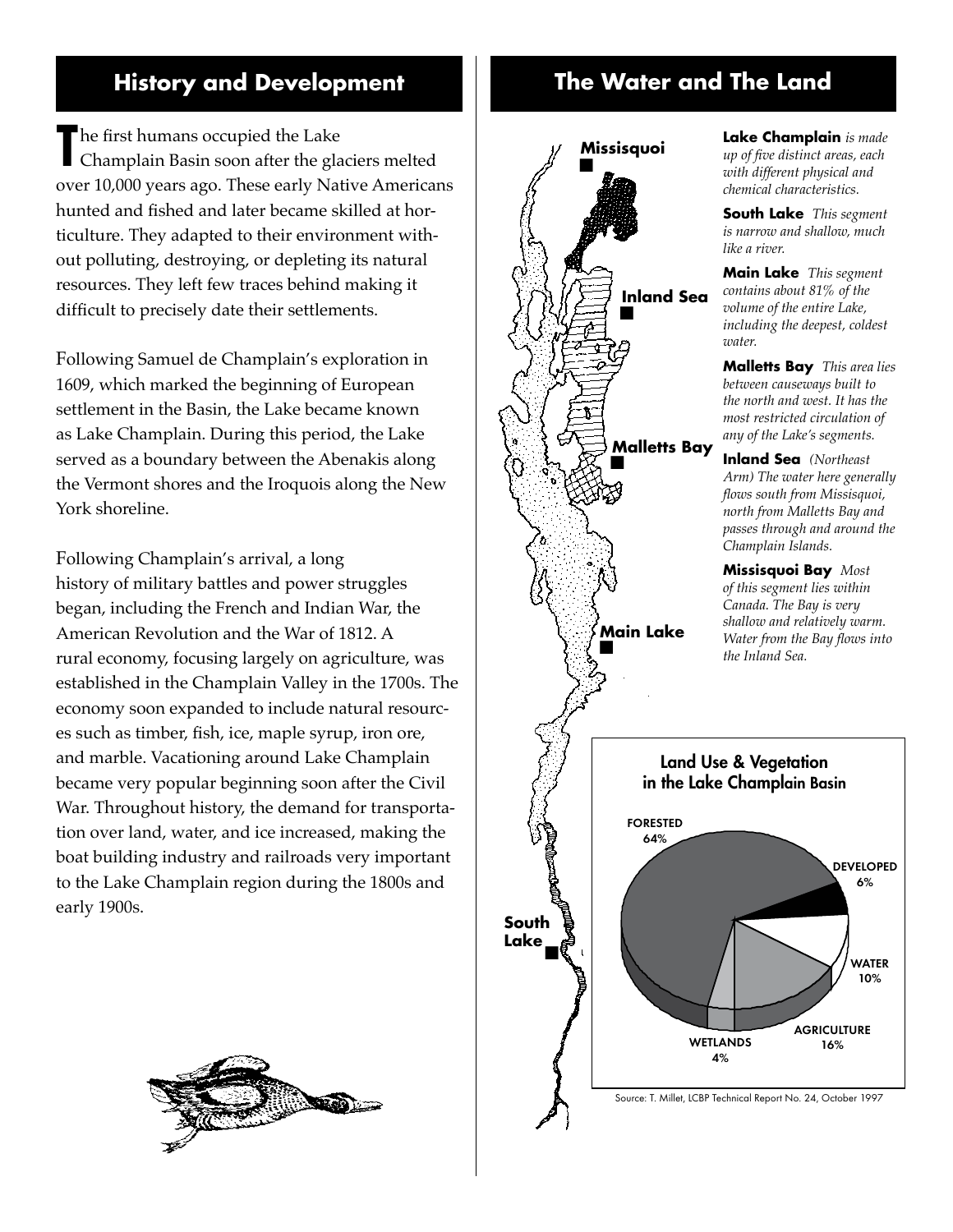

Lake Champlain Basin Program